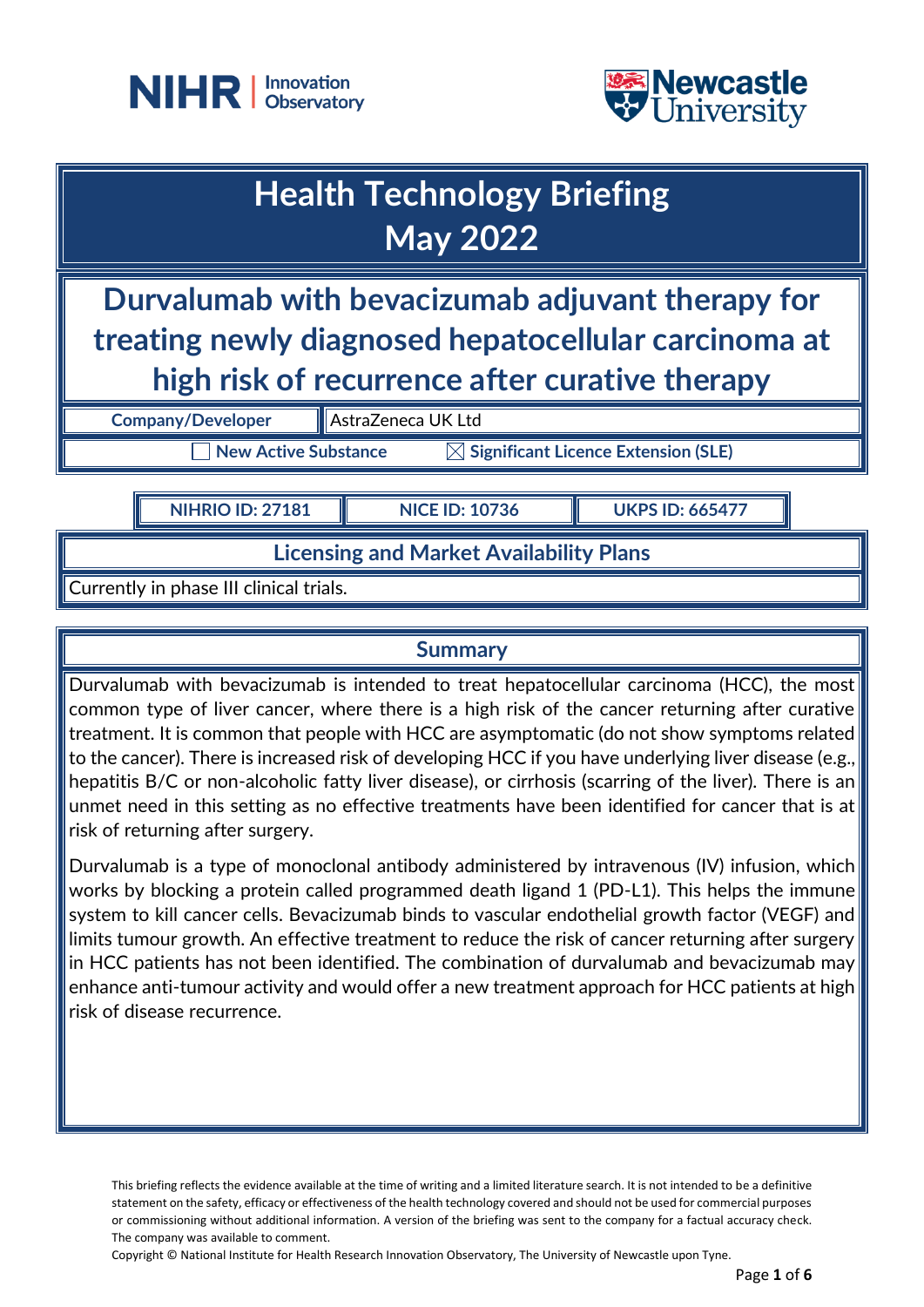



## **Proposed Indication**

Adjuvant treatment of adults with newly diagnosed HCC at high risk of recurrence after curative therapy. 1

## **Technology**

### **Description**

Durvalumab (Imfinzi) is a fully human, immunoglobulin G1 kappa (IgG1κ) monoclonal antibody that selectively blocks the interaction of programmed death ligand 1 (PD-L1) with PD-1 and CD80(B7.1). Selective blockade of PD-L1/PD-1 and PD-L1/CD80 interactions enhances antitumour immune responses and increases T-cell activation. Durvalumab does not induce antibody dependent cell-mediated cytotoxicity (ADCC). <sup>2</sup>

Bevacizumab (Avastin) binds to vascular endothelial growth factor (VEGF), the key driver of vasculogenesis and angiogenesis, and thereby inhibits the binding of VEGF to its receptors, Flt-1 (VEGFR-1) and KDR (VEGFR – 2), on the surface of endothelial cells. Neutralising the biological activity of VEGF regresses the vascularisation of tumours, normalises remaining tumour vasculature, and inhibits the formation of new tumour vasculature, thereby inhibiting tumour growth.<sup>3</sup>

Durvalumab with bevacizumab is currently in phase III clinical development for the adjuvant treatment of adults with newly diagnosed HCC at high risk of recurrence after curative therapy. In the phase III clinical trial (EMERALD-2, NCT03847428) participants received either intravenous (IV) infusion of durvalumab monotherapy at a dosage of 1120mg once every three weeks (Q3W), or 1120mg durvalumab IV infusion and 15mg/kg bevacizumab IV infusion once every 3 weeks. 1

### Key Innovation

An effective adjuvant therapy for HCC patients has not been demonstrated to date and the prevention and/or delay of recurrence of HCC after curative treatment presents a high unmet medical need. There is encouraging evidence that adjuvant therapy involving agents that engage the immune response, including immunotherapy such as durvalumab, can prolong recurrence-free survival (RFS) in some patients with HCC. Other evidence shows that inhibiting the VEGF pathway may enhance the activity of PD-L1 blockade in some patients with HCC.<sup>4</sup>

### Regulatory & Development Status

Durvalumab as a monotherapy has a Marketing Authorisation in the UK for the treatment of locally advanced, unresectable non-small cell lung cancer (NSCLC) in adults whose tumours express PD-L1 on ≥1% of tumour cells and whose disease has not progressed following platinum-based chemoradiation therapy. It is also licensed in combination with etoposide and either carboplatin or cisplatin for the firstline treatment of adults with extensive-stage small cell lung cancer (ES-SCLC).<sup>2</sup>

Bevacizumab has a Marketing Authorisation in the UK for the following indications:<sup>3</sup>

- With fluoropyrimidine-based chemotherapy for the treatment of adult patients with metastatic carcinoma of the colon or rectum
- With paclitaxel for the first-line treatment of adult patients with metastatic breast cancer
- With capecitabine for the first-line treatment of adult patients with metastatic breast cancer in whom treatment with other chemotherapy options including taxanes or anthracyclines is not considered appropriate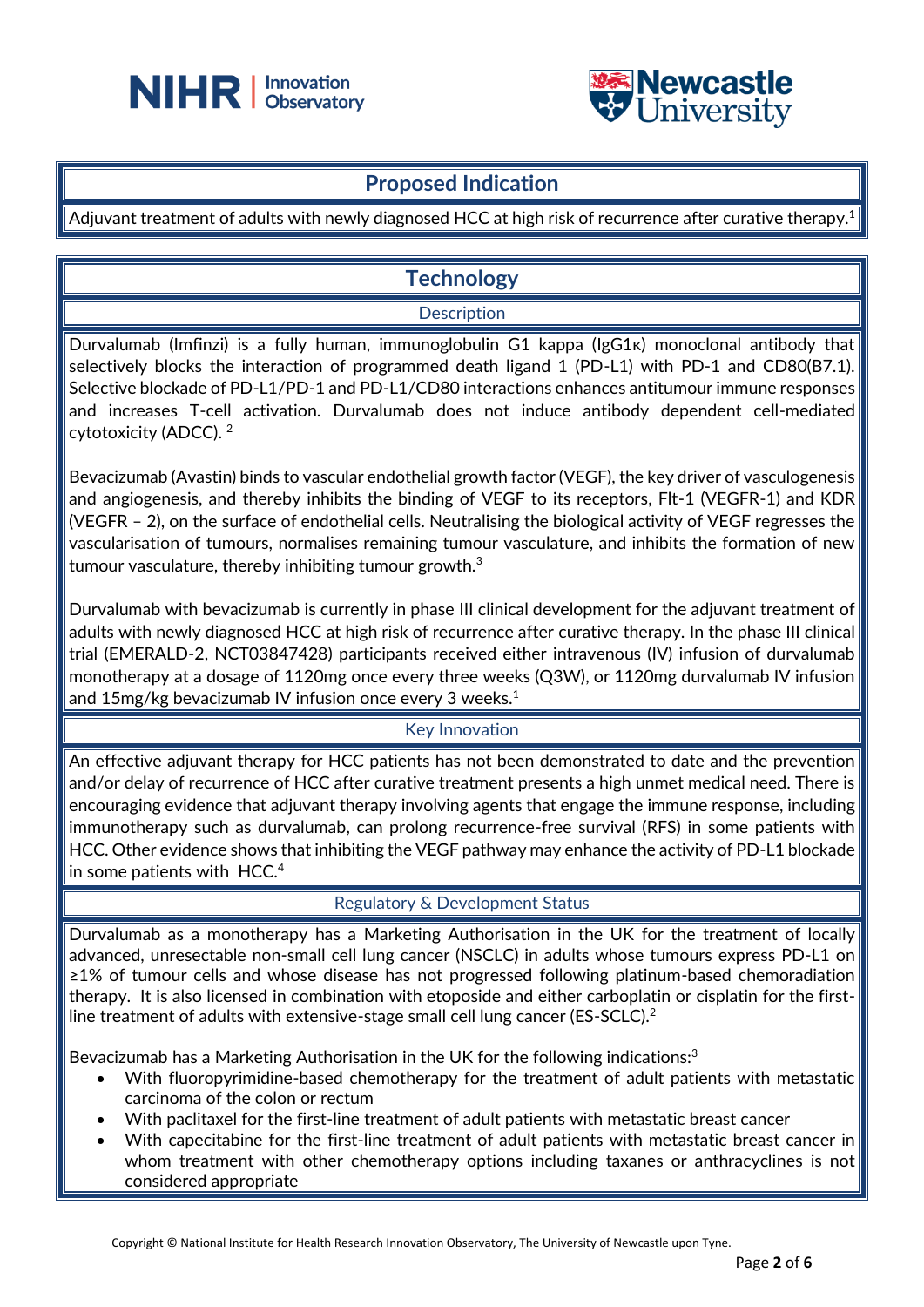



In addition to platinum-based chemotherapy for the first-line treatment of adult patients with unresectable advanced, metastatic or recurrent NSCLC

֦

- In combination with interferon alfa-2a for the first line treatment of adult patients with advanced and/or metastatic renal cell cancer
- In combination with carboplatin and paclitaxel for the first-line treatment of adult patients with advanced epithelial ovarian, fallopian tube or primary peritoneal cancer
- In combination with carboplatin and gemcitabine or in combination with carboplatin and paclitaxel for the treatment of adult patients with first recurrence of platinum-sensitive epithelial ovarian, fallopian tube or primary peritoneal cancer who have not received prior therapy with bevacizumab or other VEGF inhibitors or VEGF receptor-targeted agents
- In combination with paclitaxel, topotecan, or pegylated liposomal doxorubicin for the treatment of adult patients with platinum-resistant recurrent epithelial ovarian, fallopian tube, or primary peritoneal cancer, who received no more than two prior chemotherapy regimens and who have not received prior therapy with bevacizumab or other VEGF inhibitors or VEGF receptor-targeted agents
- In combination with paclitaxel and cisplatin or alternatively paclitaxel and topotecan in patients who cannot receive platinum therapy for the treatment of adult patients with persistent, recurrent | or metastatic carcinoma of the cervix

Durvalumab and bevacizumab in combination are in phase III/II clinical trials for ovarian cancer, breast cancer, small cell lung cancer (SCLC), and gastric cancers. 5

Durvalumab has US Orphan Drug Designation for the treatment of HCC.<sup>6</sup>

# **Patient Group**

### Disease Area and Clinical Need

HCC is the most common primary liver malignancy and is a leading cause of cancer-related death worldwide.<sup>7</sup> Most patients diagnosed with HCC have an underlying liver disease such as an infection with the hepatitis B or C virus, or non-alcoholic fatty liver disease (NAFLD). Most people also have cirrhosis, which is scarring of the liver that can occur as a result of chronic liver diseases. It is common for people to not have any noticeable symptoms associated with HCC. $^8$  Many factors affect the risk of post-operative HCC recurrence, including tumour size, tumour encapsulation, microvascular invasion, liver cirrhosis, serum α-fetoprotein (AFP) level >400μg/L and use of antiviral drugs.<sup>9</sup>

In 2019, a total of 5,741 patients in England were diagnosed with malignant neoplasm of liver and intrahepatic bile ducts (ICD10 C22).<sup>10</sup> HCC accounts for approximately 90% of primary liver cancers, however most patients are in the advanced stages at diagnosis and therefore ineligible for surgery<sup>11,12</sup> The annual recurrence rate of HCC after 1 year after surgical resection is >20%, and reaches 70-80% after 5 years.<sup>11,13</sup> In England, between 2013-17, the average 5-year overall survival rate for liver cancer was 13%. 14

### Recommended Treatment Options

NICE currently does not recommend any adjuvant therapies for HCC at high risk of recurrence following curative treatment.<sup>15</sup>

# **Clinical Trial Information**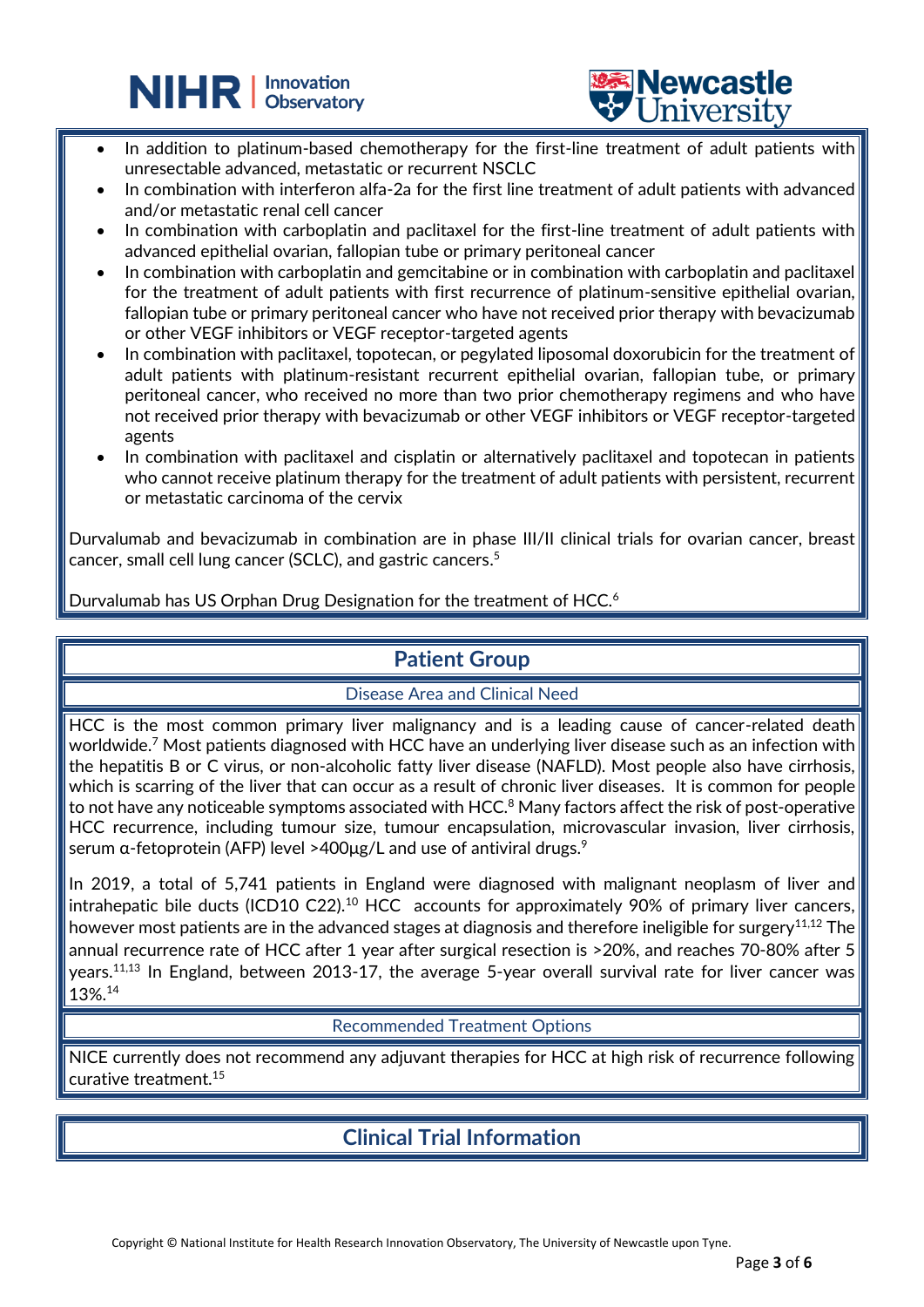



|                         | <b>A</b> CITTACT DIA                                                                                                                                                                                                                                                                                                                                                                                                                                                                         |
|-------------------------|----------------------------------------------------------------------------------------------------------------------------------------------------------------------------------------------------------------------------------------------------------------------------------------------------------------------------------------------------------------------------------------------------------------------------------------------------------------------------------------------|
| <b>Trial</b>            | EMERALD-2; NCT03847428; 2018-004105-85; A Phase III, Randomized,<br>Double-Blind, Placebo-Controlled, Multi Center Study of Durvalumab<br>Monotherapy or in Combination With Bevacizumab as Adjuvant Therapy in<br>Patients With Hepatocellular Carcinoma Who Are at High Risk of Recurrence<br>After Curative Hepatic Resection or Ablation<br><b>Phase III</b> - Active, not recruiting<br>Locations: 5 EU countries, USA, Canada and other countries<br>Primary completion date: May 2023 |
| <b>Trial Design</b>     | Randomised, double-blind, placebo-controlled.                                                                                                                                                                                                                                                                                                                                                                                                                                                |
| Population              | N=887; Adults with histologically or cytologically (or radiologically for patients<br>undergoing curative ablation), newly diagnosed, confirmed HCC who have<br>successfully completed curative therapy (resection or ablation)                                                                                                                                                                                                                                                              |
| Intervention(s)         | Durvalumab IV 1120mg Q3W and bevacizumab placebo or durvalumab 1120mg<br>IV Q3W and bevacizumab 15mg/kg IV Q3W                                                                                                                                                                                                                                                                                                                                                                               |
| Comparator(s)           | Matched placebo                                                                                                                                                                                                                                                                                                                                                                                                                                                                              |
| Outcome(s)              | <b>Primary outcome measures:</b><br>Recurrence free survival (RFS) [Time frame: up to 49 months after first patient  <br>randomised]<br>See trial record for full list of other outcomes                                                                                                                                                                                                                                                                                                     |
| Results (efficacy)      |                                                                                                                                                                                                                                                                                                                                                                                                                                                                                              |
| <b>Results (safety)</b> |                                                                                                                                                                                                                                                                                                                                                                                                                                                                                              |

## **Estimated Cost**

The cost of durvalumab concentrate for solution for infusion vial, NHS indicative price (hospital only), is:<sup>16</sup>

- 120mg/2.4ml £592
- 500mg/10ml £2,466

The cost of bevacizumab 100mg/4ml concentrate for solution for infusion vial, NHS indicative price (hospital only), is between £205.55 and £242.66.<sup>17</sup>

# **Relevant Guidance**

### NICE Guidance

- NICE guidance in development. Pembrolizumab for adjuvant treatment of hepatocellular carcinoma [ID3994]. Expected date of issue to be confirmed.
- NICE guidance in development. Nivolumab for adjuvant treatment of high-risk hepatocellular carcinoma after liver resection or ablation [ID3858]. Expected February 2024.

#### NHS England (Policy/Commissioning) Guidance

No relevant guidance found.

Other Guidance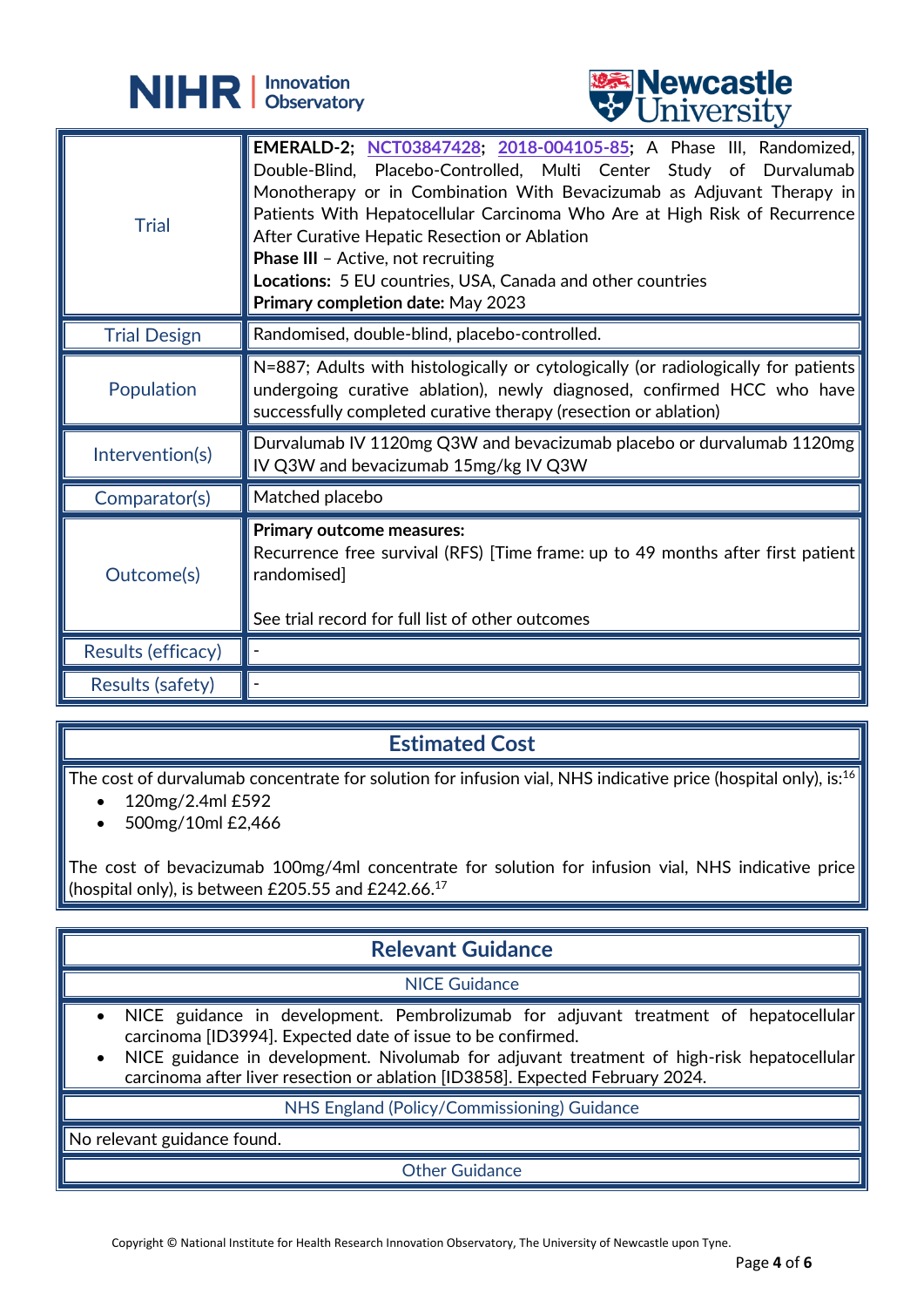



• European Society for Medical Oncology (ESMO). Hepatocellular carcinoma: ESMO Clinical Practice Guidelines for diagnosis, treatment and follow-up. October 2018.<sup>18</sup>

֦

European Association for the Study of the Liver (EASL). EASL Clinical Practice Guidelines: Management of hepatocellular carcinoma. July 2018.<sup>19</sup>

### **Additional Information**

### **References**

- 1 ClinicalTrials.gov. *Assess efficacy and safety of durvalumab alone or combined with bevacizumab in high risk of recurrence HCC patients after curative treatment (EMERALD-2)*. *Trial ID: NCT03847428*. 2019. Status: Active, not recruiting. Available from: <https://clinicaltrials.gov/ct2/show/NCT03847428> [Accessed 10 December 2021].
- 2 Electronic Medicines Compendium (eMC). *Imfinzi 50mg/mL concentrate for solution for infusion.* 2018. Available from[: https://www.medicines.org.uk/emc/product/9495](https://www.medicines.org.uk/emc/product/9495) [Accessed 14 December 2021].
- 3 Electronic Medicines Compendium (eMC). *Avastin 25mg/ml concentrate for solution for infusion.* 2021. Available from[: https://www.medicines.org.uk/emc/product/3885/smpc](https://www.medicines.org.uk/emc/product/3885/smpc) [Accessed 14 December 2021].
- 4 Knox J, Cheng A, Cleary S, Galle P, Kokudo N, Lencioni R, et al. A phase 3 study of durvalumab with or without bevacizumab as adjuvant therapy in patients with hepatocellular carcinoma at high risk of recurrence after curative hepatic resection or ablation: EMERALD-2. *Annals of Oncology*. 2019;30(Supplement 4):IV59 - IV60. Available from: [https://doi.org/10.1093/annonc/mdz155.216.](https://doi.org/10.1093/annonc/mdz155.216)
- 5 Clinicaltrials.gov. *Phase II and III clinical trials for durvalumab and bevacizumab in combination.* Available from: [https://clinicaltrials.gov/ct2/results?cond=&term=&intr=durvalumab+AND+bevacizumab&s](https://clinicaltrials.gov/ct2/results?cond=&term=&intr=durvalumab+AND+bevacizumab&spons=AstraZeneca&cntry=&state=&city=&dist=&Search=Search&phase=1&phase=2) [pons=AstraZeneca&cntry=&state=&city=&dist=&Search=Search&phase=1&phase=2](https://clinicaltrials.gov/ct2/results?cond=&term=&intr=durvalumab+AND+bevacizumab&spons=AstraZeneca&cntry=&state=&city=&dist=&Search=Search&phase=1&phase=2) [Accessed 20 May 2022].
- 6 US FDA. *Orphan Drug Designations and Approvals - Durvalumab.* 2020. Available from: [https://www.accessdata.fda.gov/scripts/opdlisting/oopd/detailedIndex.cfm?cfgridkey=7215](https://www.accessdata.fda.gov/scripts/opdlisting/oopd/detailedIndex.cfm?cfgridkey=721519) [19](https://www.accessdata.fda.gov/scripts/opdlisting/oopd/detailedIndex.cfm?cfgridkey=721519) [Accessed
- 7 Balogh J, Victor D, III, Asham E, Burroughs S, Boktour M, Saharia A, et al. Hepatocellular carcinoma: a review. *Journal of Hepatocellular Carcinoma*. 2016;3:41 - 53. Available from: [https://doi.org/https://www.medicines.org.uk/emc/product/3885/smpc.](https://doi.org/https:/www.medicines.org.uk/emc/product/3885/smpc)
- 8 National Organization for Rare Disorders. *Hepatocellular Carcinoma.* 2021. Available from: <https://rarediseases.org/rare-diseases/hepatocellular-carcinoma/> [Accessed 14 December 2021].
- 9 He L, Xiao-Li L, Zhang S, Li M, Wang X, Jiang Y, et al. Independent risk factors for disease recurrence after surgery in patients with hepatitis B virus-related hepatocellular carcinoma≤ 3cm in diameter *Gastroenterology Report*. 2019;7(4):250 - 7. Available from: [https://doi.org/10.1093/gastro/goz009.](https://doi.org/10.1093/gastro/goz009)
- 10 CancerData. *Cancer Incidence and Mortality.* 2021. Available from: [https://www.cancerdata.nhs.uk/incidence\\_and\\_mortality](https://www.cancerdata.nhs.uk/incidence_and_mortality) [Accessed
- 11 Saito A, Toyoda H, Kobayashi M, Koiwa Y, Fujii H, Fujita K, et al. Prediction of early recurrence of hepatocellular carcinoma after resection using digital pathology images